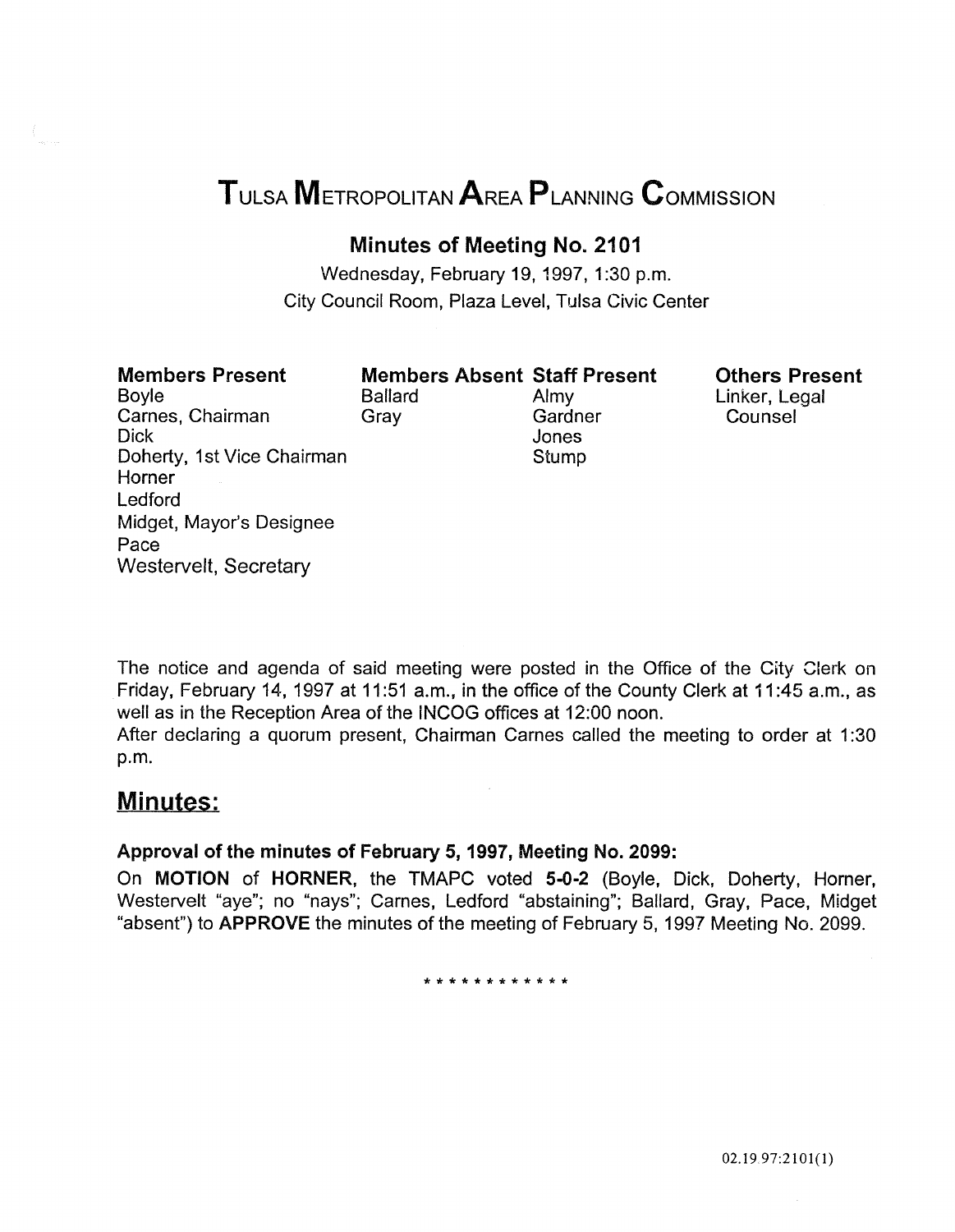# REPORTS:

# Chairman's Report:

Chairman Carnes presented a letter from Councilor Watts in regards to a zoning request for the Barron and Hart Company located at 15th and Evanston. Chairman Carnes directed staff to readvertise and reschedule a public hearing to reconsider the request. Chairman Carnes stated the filing fees would be waived.

# Committee Reports:

### Comprehensive Plan Committee

Mr. Ledford reminded the Commission the Comprehensive Plan Committee will meet today following the TMAPC meeting.

### Rules and Regulations Committee

Mr. Doherty stated the Rules and Regulations Committee will also meet today to discuss regulations for communication towers and special events parking.

### Director's Report:

Mr. Gardner stated there are two zoning items and a Comprehensive Plan item scheduled for the February 20 City Council meeting.

# SUBDIVISIONS:

### Sketch Plat:

QuikTrip No. 83R (684) (PD-18) (CD-8) West of the southwest corner of East 61st Street South and South Garnett Road

### Staff Comments:

Mr. Jones informed the Commission that staff has received correspondence from the engineer, Mansur-Daubert, requesting that this item be stricken from today's agenda. He stated final details are being incorporated and the applicant will resubmit a preliminary plat.

Chairman Carnes stated the Sketch Plat for QuikTrip No. 83R will be stricken from today's agenda.

\*\*\*\*\*\*\*\*\*\*\*\*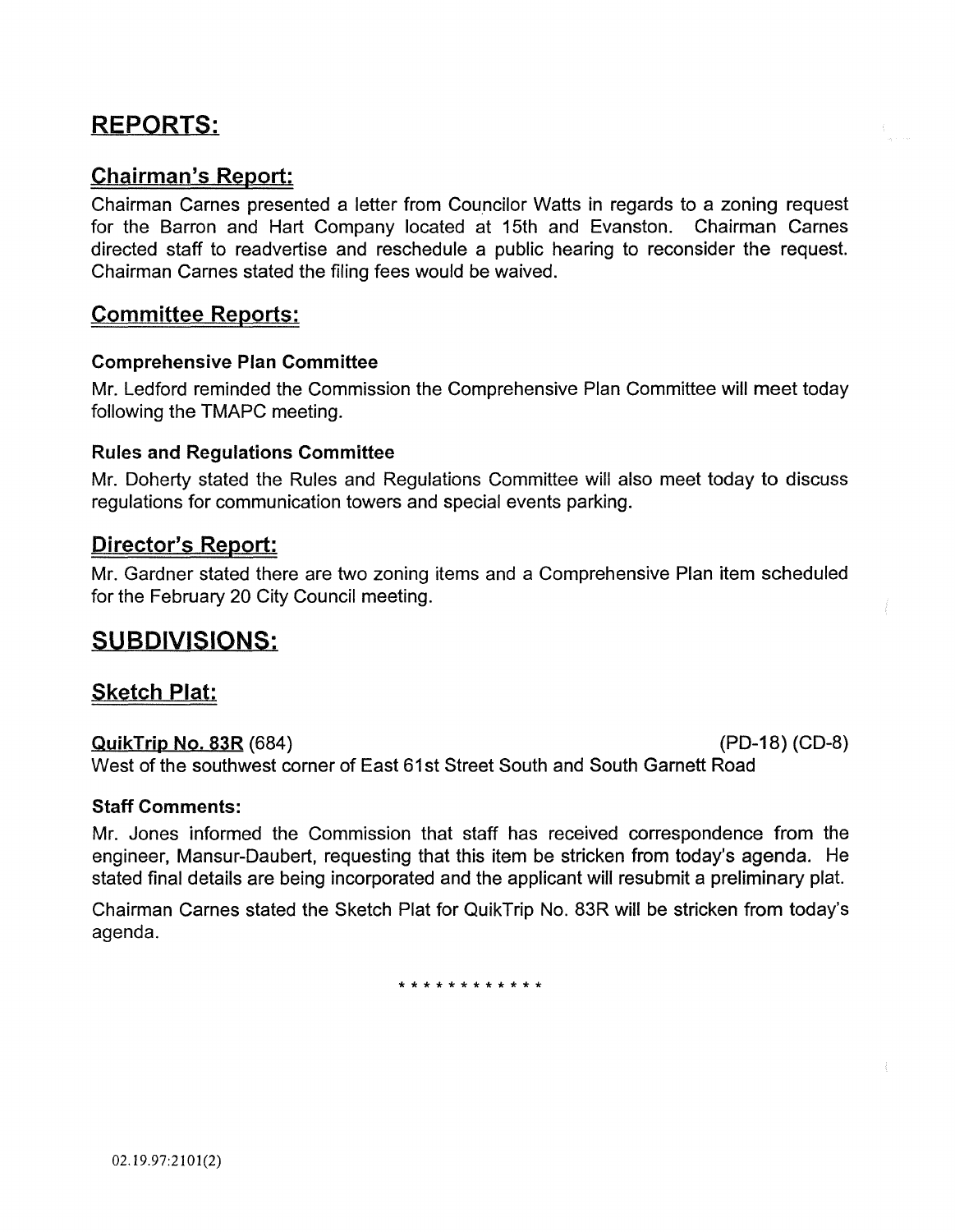# Preliminary Plat:

### A & M Business Park (794) (PD-5) (CD-5)

West side of South 101st East Avenue, north of Skelly Drive

### TAC Comments:

Jones presented the plat with Dwayne Wilkerson present.

Miller recommended additional easements along the east, west and south boundaries of the property.

French stated that only 30' of right-of-way is required for South 101st East Avenue.

A & M Business Park is a one lot subdivision plat which contains 5.7 acres and has an underlying zoning of CS. The plat proposed a large "RESERVE A" which is floodplain and will be dedicated to the city.

Staff would offer the following comments and/or recommendations:

1. Remove all utility information except easements.

2. Utility easements shall meet the approval of the utilities. Coordinate with Subsurface Committee if underground plant is planned. Show additional easements as required. Existing easements shall be tied to or related to property line and/or lot lines.

3. Water and sanitary sewer plans shall be approved by the Department of Public Works (Water & Sewer) prior to release of final plat. (Include language for W/S facilities in covenants.)

4. Pavement or landscape repair within restricted water line, sewer line, or utility easements as a result of water or sewer line or other utility repairs due to breaks and failures, shall be borne by the owner(s) of the lot(s).

5. A request for creation of a Sewer Improvement District shall be submitted to the Department of Public Works (Water & Sewer) prior to release of final plat.

6. Paving and/or drainage plans shall be approved by the Department of Public Works (Stormwater and/or Engineering), including storm drainage, detention design, and Watershed Development Permit application, subject to criteria approved by the City of Tulsa.

7. A request for a Privately Financed Public Improvement (PFPI) shall be submitted to the Department of Public Works (Engineering).

8. Street names shall be approved by the Department of Public Works and shown on plat.

9. All curve data, including corner radii, shall be shown on final plat as applicable.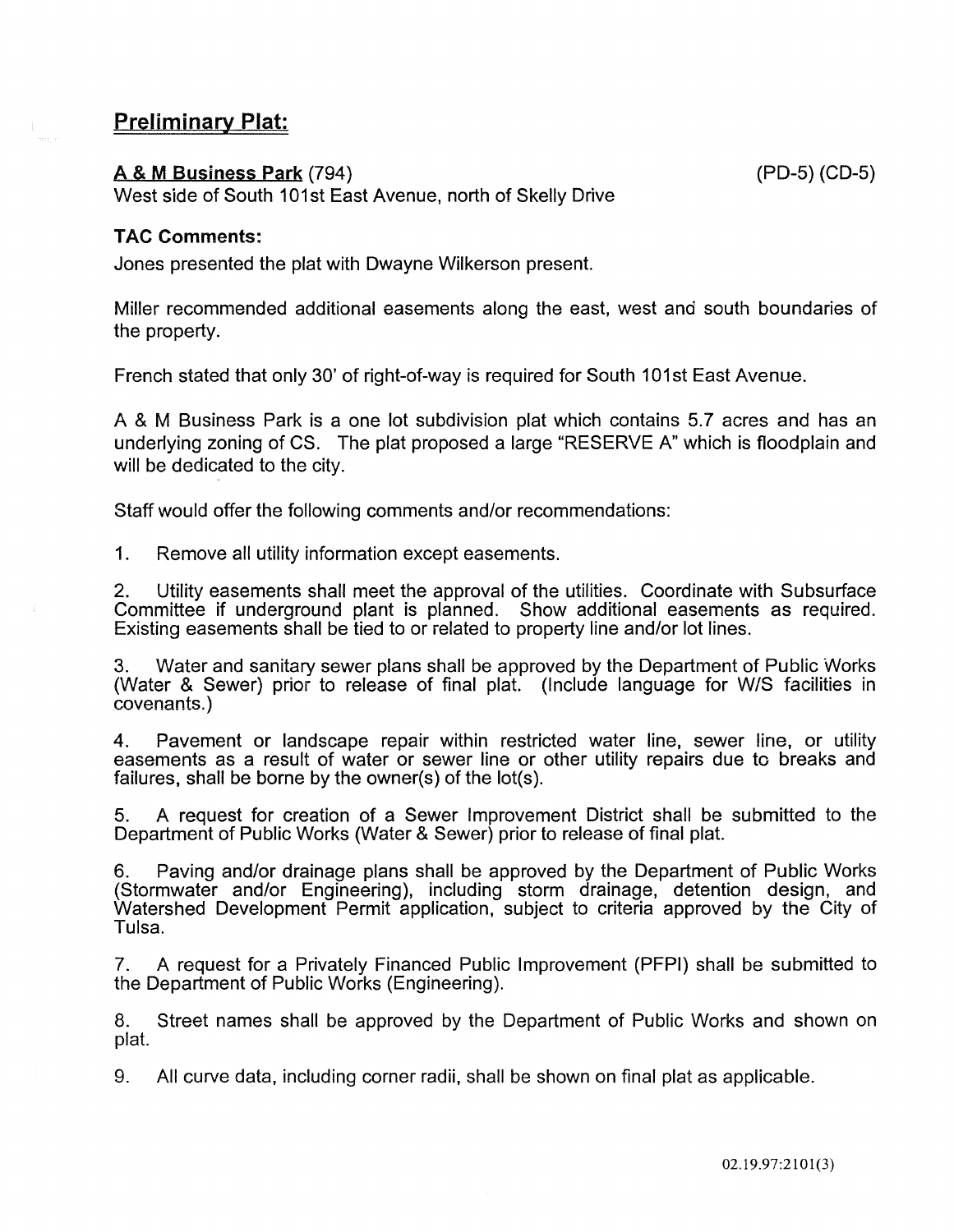10. City of Tulsa Floodplain determinations shall be valid for a period of one year from the date of issuance and shall not be transferred.

11. Bearings, or true N/S etc., shall be shown on perimeter of land being platted or other bearings as directed by the Department of Public Works.

12. All adjacent streets, intersections and/or widths thereof shall be shown on plat.

13. It is recommended that the Developer coordinate with the Department of Public Works (Traffic) during the early stages of street construction concerning the ordering, purchase and installation of street marker signs. (Advisory, not a condition for plat release.)

14. It is recommended that the applicant and/or his engineer or developer coordinate with the Tulsa City/County Health Department for solid waste disposal, particularly during the construction phase and/or clearing of the project. Burning of solid waste is prohibited.

15. All lots, streets, building lines, easements, etc. shall be completely dimensioned.

16. The key or location map shall be complete.

17. A Corporation Commission letter, Certificate of Non-Development, or other records as may be on file, shall be provided concerning any oil and/or gas wells before plat is released. (A building line shall be shown on plat on any wells not officially plugged. If plugged, provide plugging records.)

18. The restrictive covenants and/or deed of dedication shall be submitted for review with the preliminary plat. (Include subsurface provisions, dedications for storm water facilities, and PUD information as applicable.)

19. A "Letter of Assurance" regarding installation of improvements shall be provided prior  $($ Including documents required under  $3.6.5$  Subdivision Regulations.)

20. Applicant is advised to contact the U.S. Army Corps of Engineers in regards to Section 404 of the Clean Waters Act.

21. All other Subdivision Regulations shall be met prior to release of final plat.

On motion of Miller, the Technical Advisory Committee voted unanimously to recommend approval of the Preliminary Plat of A & M Business Park, subject to all conditions listed above.

### TMAPC Action; 8 members present:

On MOTION of BOYLE, the TMAPC voted 8-0-0 (Boyle, Carnes, Dick, Doherty, Horner, Ledford, Pace, Westervelt "aye"; no "nays"; none "abstaining"; Ballard, Gray, Midget "absent ") to APPROVE the Preliminary Plat of A & M Business Park, subject to the conditions as recommended by TAC.

\* \* \* \* \* \* \* \* \* \* \* \*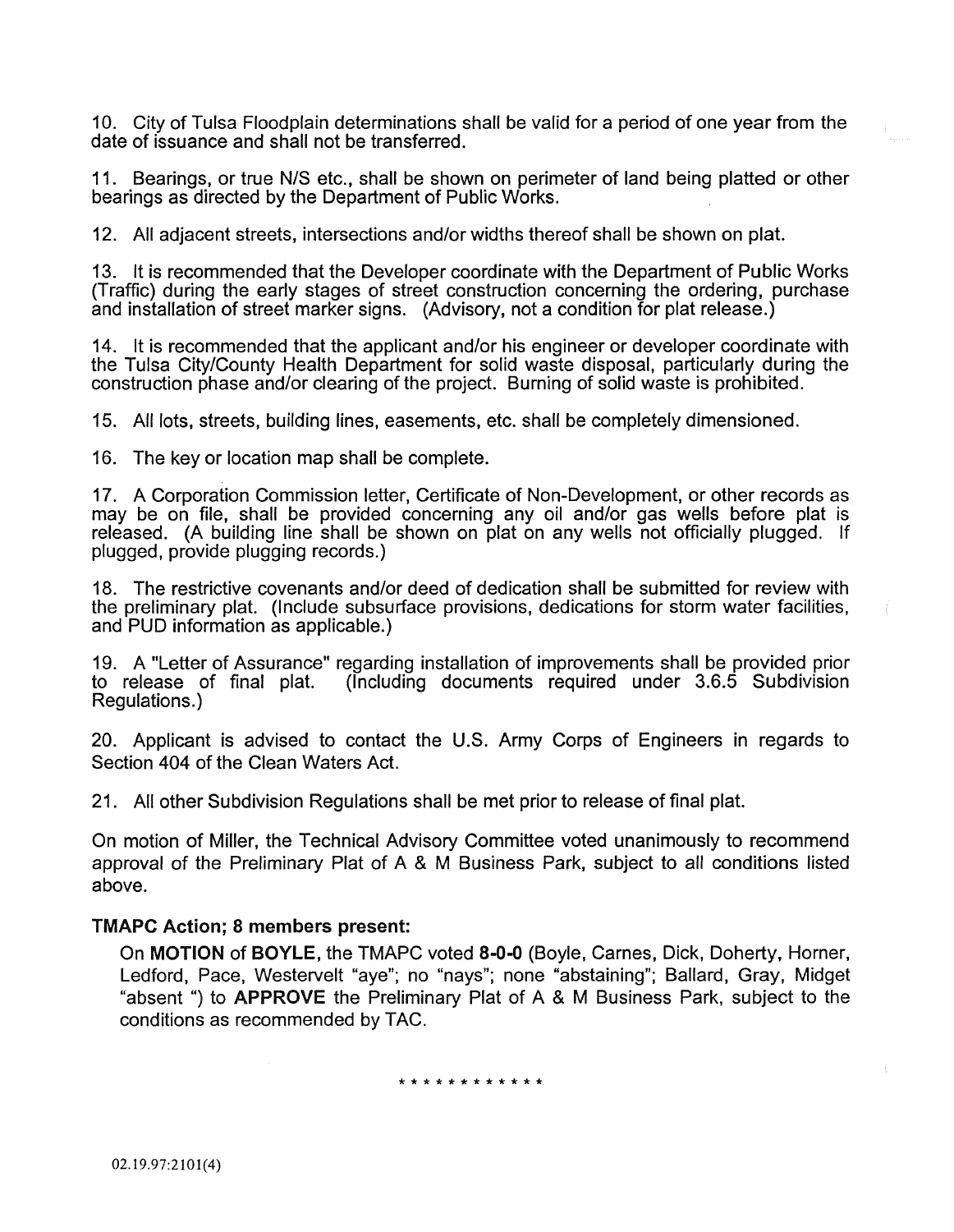### The Miller Industrial Park (394) (PD-17) (CD-6)

West of the southwest corner of East Admiral Place and South 161st East Avenue

### TAC Comments:

Jones presented a revised plat which contains only three lots with David Brown and Dave Cannon present.

The Miller Industrial Park is a  $\pm$  17 acres industrial subdivision plat which contains four lots and a reserve area.

French pointed out that when the abutting property to the west develops, a street will be required to provide access to the interior of the section.

Cannon stated that the balance of the property to the south has access to a public street to the south.

Staff would offer the following comments and/or recommendations:

1. A waiver of the Subdivision Regulations is required to permit the plat to be drawn at a scale of  $1" = 60'$  ( $1" = 100'$  required).

2. Relocate proposed utility easement outside "Reserve A".

3. Check general description under title. Plat appears to be outside lot 7.

4. Utility easements shall meet the approval of the utilities. Coordinate with Subsurface Committee if underground plant is planned. Show additional easements as required. Existing easements shali be tied to or related to property line and/or lot lines.

5. Water and sanitary sewer plans shall be approved by the Department of Public Works (Water & Sewer) prior to release of final plat. (Include language for W/S facilities in covenants.)

6. Pavement or landscape repair within restricted water line, sewer line, or utility easements as a result of water or sewer line or other utility repairs due to breaks and failures, shall be borne by the owner(s) of the lot(s).

7. A request for creation of a Sewer Improvement District shall be submitted to the Department of Public Works (Water & Sewer) prior to release of final plat.

8. Paving and/or drainage plans shall be approved by the Department of Public Works (Stormwater and/or Engineering) including storm drainage, detention design, and Watershed Development Permit application subject to criteria approved by the City of Tulsa.

9. A request for a Privately Financed Public Improvement (PFPI) shall be submitted to the Department of Public Works (Engineering).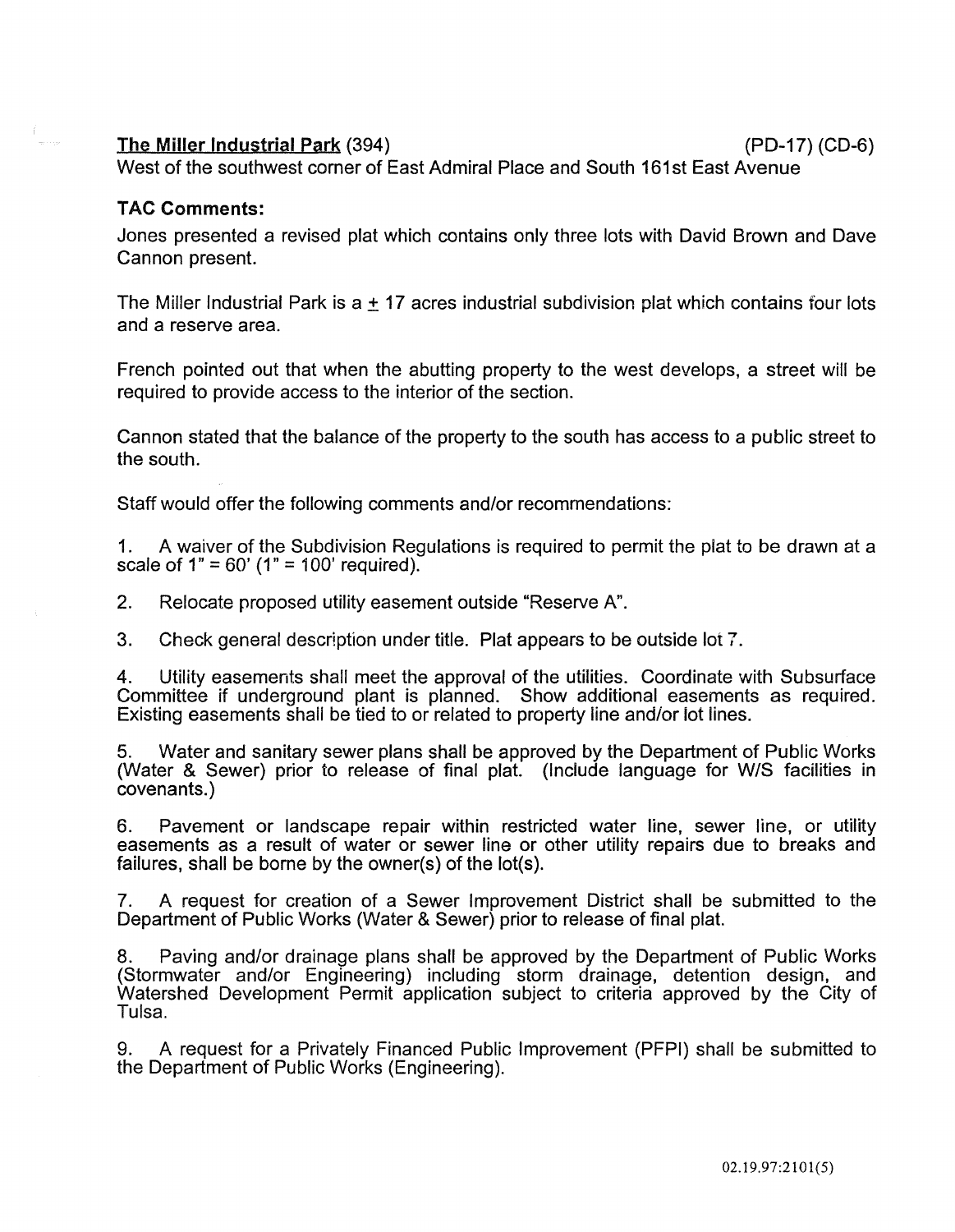10. Street names shall be approved by the Department of Public Works and shown on plat.

11. All curve data, including corner radii, shall be shown on final plat as applicable.

12. City of Tulsa Floodplain determinations shall be valid for a period of one year from the date of issuance and shall not be transferred.

13. Bearings, or true N/S etc., shall be shown on perimeter of land being platted or other bearings as directed by the Department of Public Works.

14. All adjacent streets, intersections and/or widths thereof shall be shown on plat.

15. Limits of Access or LNA as applicable shall be shown on plat as approved by the Department of Public Works (Traffic). Include applicable language in covenants.

16. It is recommended that the Developer coordinate with the Department of Public Works (Traffic) during the early stages of street construction concerning the ordering, purchase and installation of street marker signs. (Advisory, not a condition for plat release.)

17. It is recommended that the applicant and/or his engineer or developer coordinate with the Tulsa City/County Health Department for solid waste disposal, particularly during the construction phase and/or clearing of the project. Burning of solid waste is prohibited.

18. All lots, streets, building lines, easements, etc. shall be completely dimensioned.

19. The key or location map shall be complete.

20. A Corporation Commission letter, Certificate of Non-Development, or other records as may be on file, shall be provided concerning any oil and/or gas wells before plat is released. (A building line shall be shown on plat on any wells not officially plugged. If plugged, provide plugging records.)

21. The restrictive covenants and/or deed of dedication shall be submitted for review with the preliminary plat. (Include subsurface provisions, dedications for storm water facilities, and PUD information as applicable.)

22. This plat has been referred to Catoosa because of its location near or inside a "fence line" of that municipality. Additional requirements may be made by the applicable municipality. Otherwise only the conditions listed apply.

23. A "Letter of Assurance" regarding installation of improvements shall be provided prior<br>to release of final plat. (Including documents required under 3.6.5 Subdivision  $($ Including documents required under  $3.6.5$  Subdivision Regulations.)

24. Applicant is advised to contact the U.S. Army Corps of Engineers in regards to Section 404 of the Clean Waters Act.

25. All other Subdivision Regulations shall be met prior to release of final plat.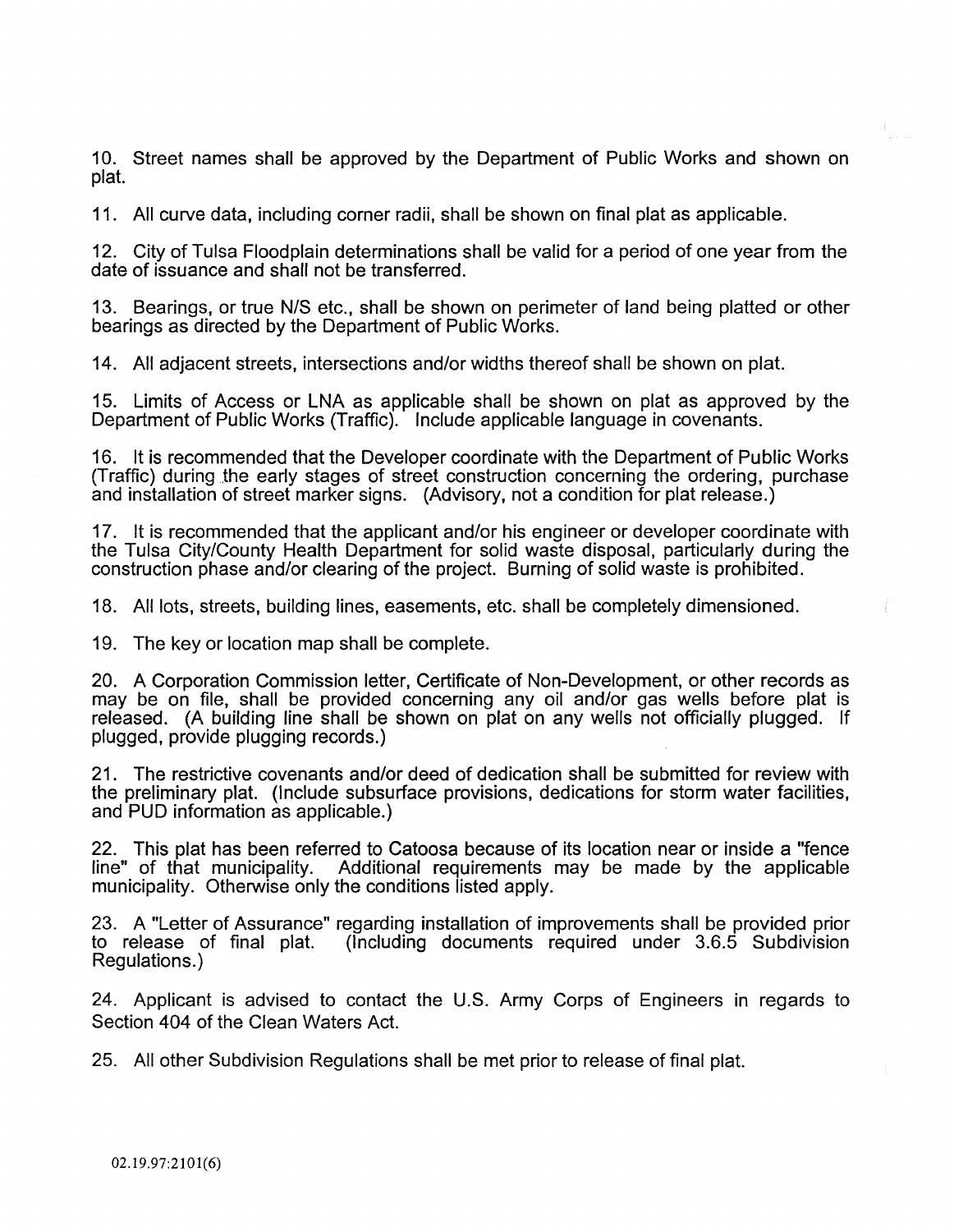On motion of Garrison, the Technical Advisory Committee voted unanimously to recommend approval of the Miller Industrial Park, subject to all conditions listed above.

### TMAPC Action; 8 members present:

On MOTION of WESTERVELT, the TMAPC voted 8-0-0 (Boyle, Carnes, Dick, Doherty, Horner, Ledford, Pace, Westervelt "aye"; no "nays"; none "abstaining"; Ballard, Gray, Midget "absent ") to APPROVE the Preliminary Plat of The Miller Industrial Park, waiving of the Subdivision Regulations to permit the plat to be drawn at a scale of 1" = 60' scale and subject to the conditions as recommended by TAC.

#### \*\*\*\*\*\*\*\*\*\*\*\*

The Cottages at Woodland Valley (PUD-397) (183) (PD-18) (CD-7) East side of South 91 st East Avenue at East 62nd Place South Mr. Ledford left the dais and indicated he would be abstaining from this item.

### TAC Comments:

Jones presented the plat with Jerry Ledford, Jr. in attendance.

Considerable discussion was given to the connection of East 62nd Place South and South 91 st East Avenue and it being a public connection.

Several additional easements were requested, with Ledford stating an underground meeting would be held.

Per the memo from Gary McCormick dated February 5, 1997, drainage must be taken to culverts and culverts' sizes to be verified to carry the 1 00-year event.

French recommended the southernmost curve on South 90th East Avenue be redesigned to be more consistent with the northern curve.

The Cottages at Woodland Valley development is part of PUD-397 and proposes 56 residential single-family lots on 10.24 acres. Although the development proposes private streets, the TMAPC has not considered the issue at this time. It should be pointed out that the development does not meet the criteria for a private street development due to the existing stub street into the property from the west.

Staff would offer the following comments and/or recommendations:

1. Waiver of the Subdivision Regulations to permit the plat to be drawn at a scale of 1" = 50' (1" = 100' required).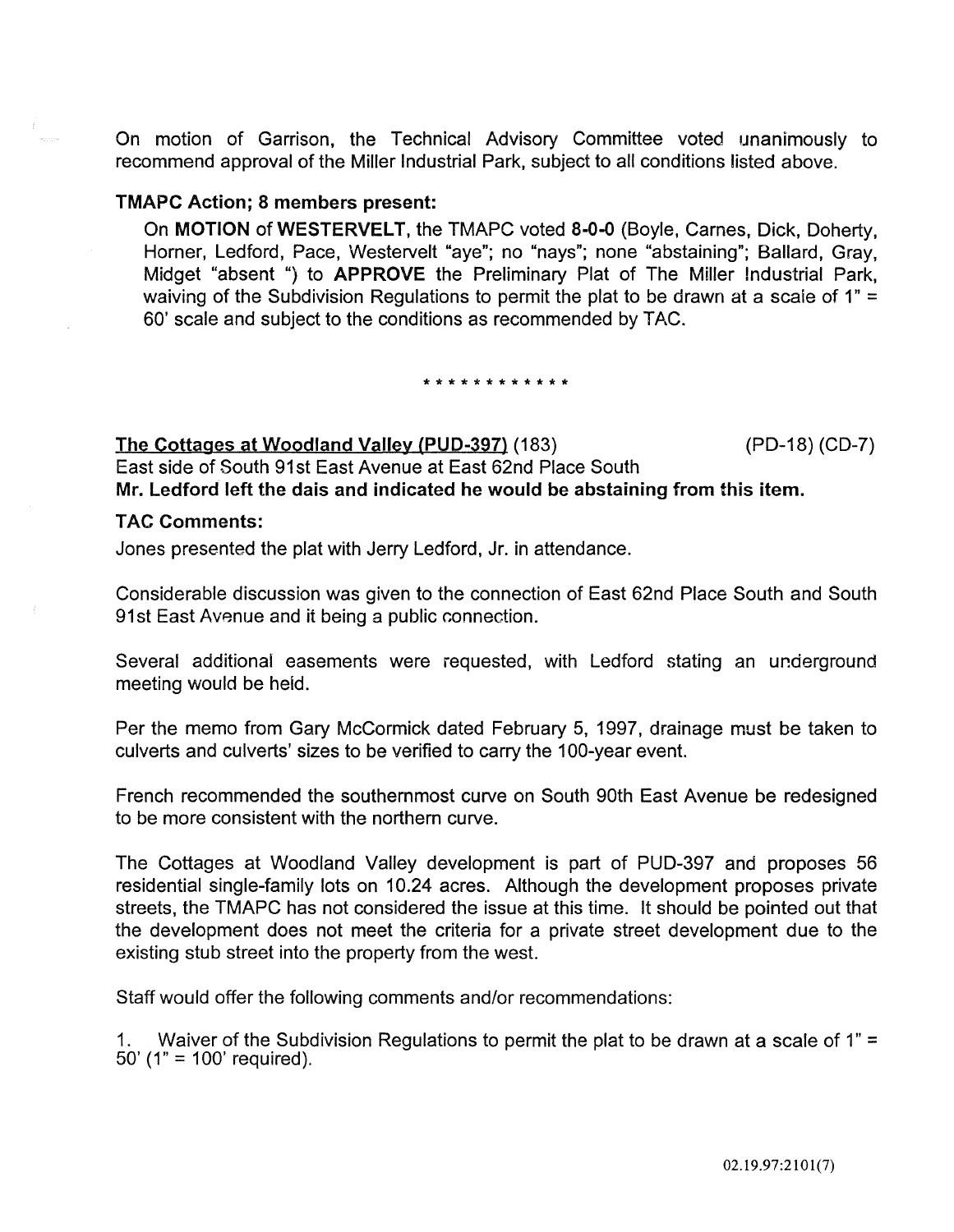2. In accordance with the TMAPC policies, East 62nd Place South should be a public street continuing to the intersection of South 91st East Avenue.

3. All conditions of PUD-397 shall be met prior to release of final plat, including any applicable provisions in the covenants or on the face of the plat. Include PUD approval date and references to Section 1100-1107 of the Zoning Code in the covenants.

4. Utility easements shall meet the approval of the utilities. Coordinate with Subsurface Committee if underground plant is planned. Show additional easements as required. Existing easements shall be tied to or related to property line and/or lot lines.

5. Water and sanitary sewer plans shall be approved by the Department of Public Works (Water & Sewer) prior to release of final plat. (Include language for W/S facilities in covenants.)

6. Pavement or landscape repair within restricted water line, sewer line, or utility easements as a result of water or sewer line or other utility repairs due to breaks and failures, shall be borne by the owner(s) of the lot(s).

7. A request for creation of a Sewer Improvement District shall be submitted to the Department of Public Works (Water & Sewer) prior to release of final plat.

8. Paving and/or drainage plans shall be approved by the Department of Public Works (Stormwater and/or Engineering) including storm drainage, detention design, and Watershed Development Permit application subject to criteria approved by the City of Tulsa.

9. A request for a Privately Financed Public Improvement (PFPI) shall be submitted to the Department of Public Works (Engineering).

10. A topo map shall be submitted for review by TAC (Subdivision Regulations). (Submit with drainage plans as directed.)

11. Street names shall be approved by the Department of Public Works and shown on plat.

12. All curve data, including corner radii, shall be shown on final plat as applicable.

13. City of Tulsa Floodplain determinations shall be valid for a period of one year from the date of issuance and shall not be transferred.

14. Bearings, or true N/S etc., shall be shown on perimeter of land being platted or other bearings as directed by the Department of Public Works.

15. All adjacent streets, intersections and/or widths thereof shall be shown on plat.

16. Limits of Access or LNA as applicable shall be shown on plat as approved by the Department of Public Works (Traffic). Include applicable language in covenants.

17. It is recommended that the Developer coordinate with the Department of Public Works (Traffic) during the early stages of street construction concerning the ordering, purchase and installation of street marker signs. (Advisory, not a condition for plat release.)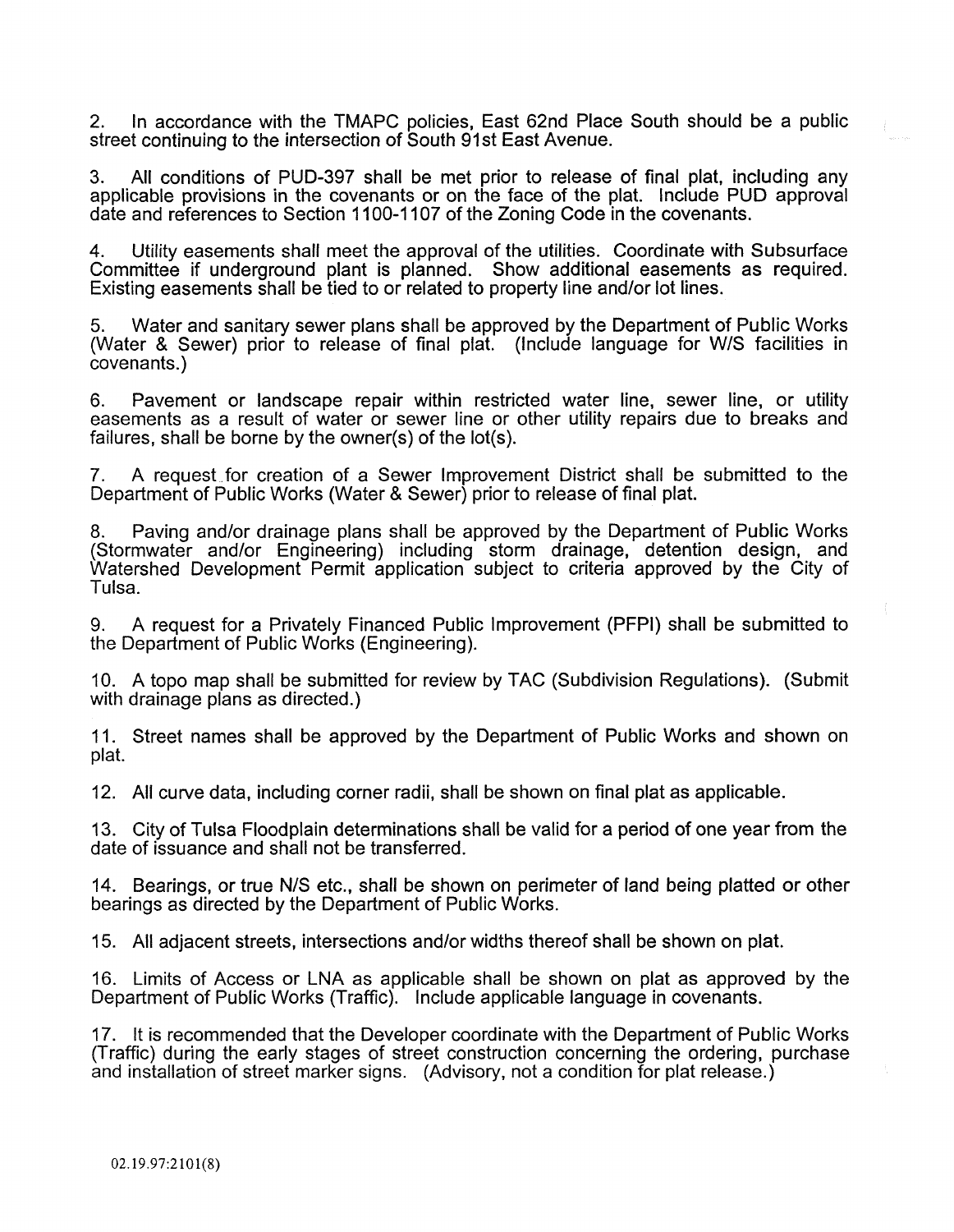18. It is recommended that the applicant and/or his engineer or developer coordinate with the Tulsa City/County Health Department for solid waste disposal, particularly during the construction phase and/or clearing of the project. Burning of solid waste is prohibited.

19. All lots, streets, building lines, easements, etc. shall be completely dimensioned.

20. The key or location map shall be complete.

21. A Corporation Commission letter, Certificate of Non-Development, or other records as may be on file, shall be provided concerning any oil and/or gas wells before plat is released. (A building line shall be shown on plat on any wells not officially plugged. If plugged, provide plugging records.)

22. The restrictive covenants and/or deed of dedication shall be submitted for review with the preliminary plat. (Include subsurface provisions, dedications for storm water facilities, and PUD information as applicable.)

23. This plat has been referred to Broken Arrow because of its location near or inside a "fence line" of that municipality. Additional requirements may be made by the applicable municipality. Otherwise only the conditions listed apply.

24. A "Letter of Assurance" regarding installation of improvements shall be provided prior<br>to release of final plat. (Including documents required under 3.6.5 Subdivision  $($ Including documents required under  $3.6.5$  Subdivision Regulations.)

25. Applicant is advised to contact the U.S. Army Corps of Engineers in regards to Section 404 of the Clean Waters Act.

26. All other Subdivision Regulations shall be met prior to release of final plat.

#### Staff Comments:

Mr. Jones stated when the property was originally developed under a PUD, there was single-family residential development abutting the property to the west and a stub street incoming to East 62nd Place South. Since this area was designated as office and multifamily the City required the developer to construct a cul-de-sac on the vacant property in lieu of the stub street. The cul-de-sac currently exists at this location. East 62nd Place South terminates at the cul-de-sac.

Mr. Jones stated since the property is being developed as single-family, the developer is proposing to remove the cul-de-sac and replace it with a hammer-head turnaround and the property will be served by a private street.

Mr. Jones stated TAC reviewed the private street system and noted the subject property does not meet the adopted policy criteria for a private street development. He noted the policies state a subdivision in which proposed development includes private streets must be physically isolated from adjacent subdivisions such that public streets are not stubbed into a boundary of the proposed subdivision.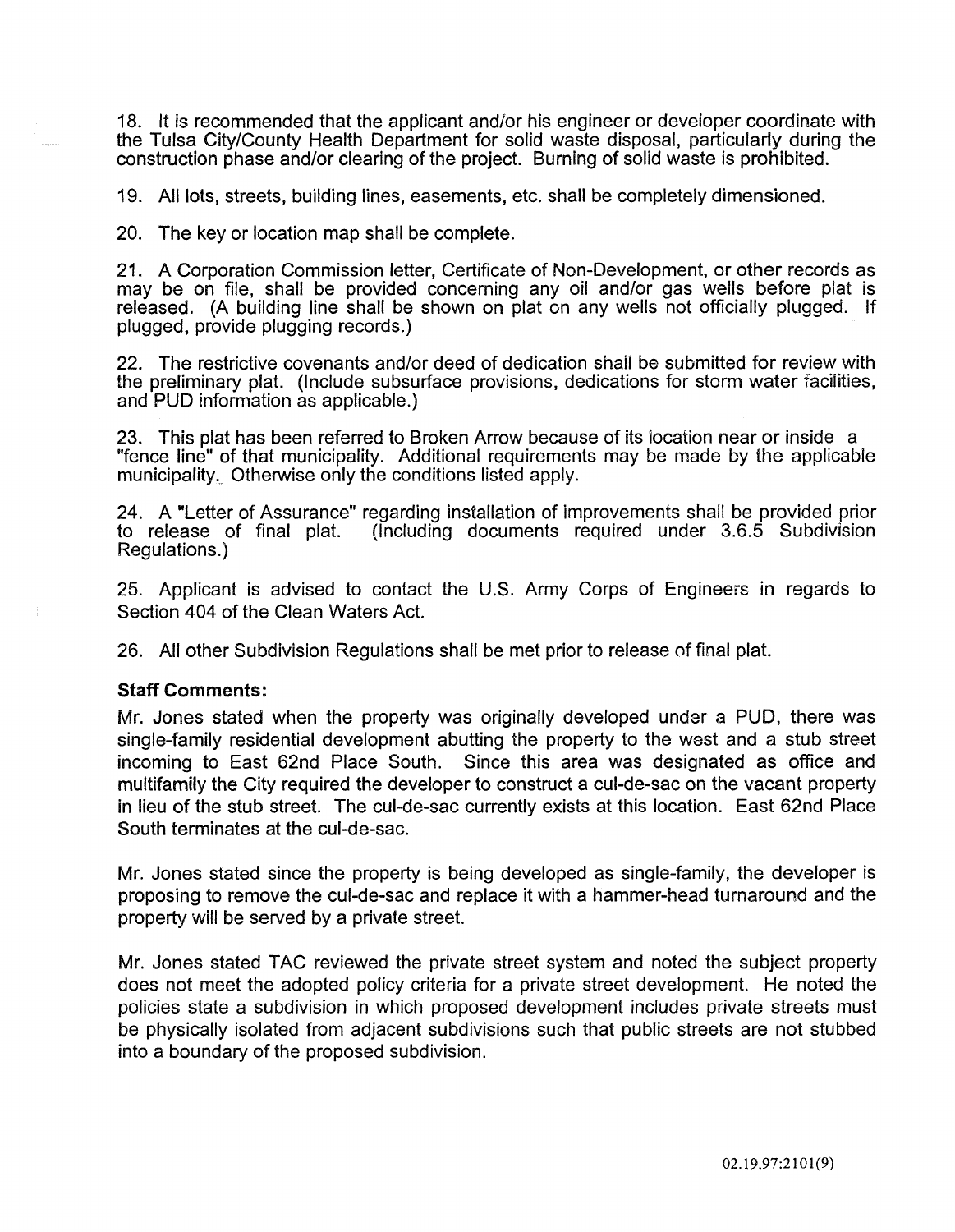Mr. Jones pointed out there is a stub street/cul-de-sac that was constructed at the time when the property was proposed to be developed as multifamily or office, and an interconnection street would not be warranted. However, since the property is being developed as single-family, TAC feels there is a need for interconnection. TAC recommended extending East 62nd Place South to 91st East Avenue as a public street then the streets coming off 62nd Place South could be private streets.

Mr. Jones feels Traffic Engineering does not object to a public or private street or whether the connection is or is not there, but reminded the Commission of the policy on private street developments.

### Applicant's Comments:

Jerry Ledford, Jr., Tulsa Engineering, stated the cul-de-sac, which was a requirement of PUD-397, is in place and has been for several years. He stated Darrrel French, Traffic Engineering, commented since the cul-de-sac has been in place, there is a circulation pattern that already exists for the neighborhood and the neighborhood has access to both 61 st and Memorial without an interconnection.

Mr. Ledford, Jr. stated the proposed development is for 56 lots, private streets/gated community on the 10-acre tract. He feels since Kingsridge, to the south of the proposed development, is a private street development and both homeowners associations have been well-informed of the proposals for this development.

### TMAPC Comments:

Mr. Doherty asked whether there is any intent to gate the private streets. Mr. Jones replied the plans do not indicate gated streets; however, gated streets were indicated at the TAC **meeting.** 

Mr. Doherty asked whether the cul-de-sac was built intending for the tract to be developed as multi-family. Mr. Ledford, Jr. replied in affirmative.

Mr. Doherty asked Mr. Ledford, Jr. to describe the physical isolation, not the self-imposed isolation, of the tract. Mr. Ledford, Jr. replied Kingsridge does not stub into the tract. The tract is bounded on the east by an existing right-of-way, that has already been dedicated and in place for 98th Street. Mr. Ledford, Jr. stated the PUD to the north allows office and the developer does not want interconnection to an office development.

Mr. Doherty questioned what isolates the tract on the west boundary of the adjacent property. Mr. Doherty feels it is a self-imposed isolation.

Mr. Westervelt stated he is unaware of the policy; however, he noted that if the Burning Tree neighborhood knew the street was a cul-de-sac and if the tract was to be developed is some other fashion, and Traffic Engineering does not require an interconnection, why isolation should be an issue.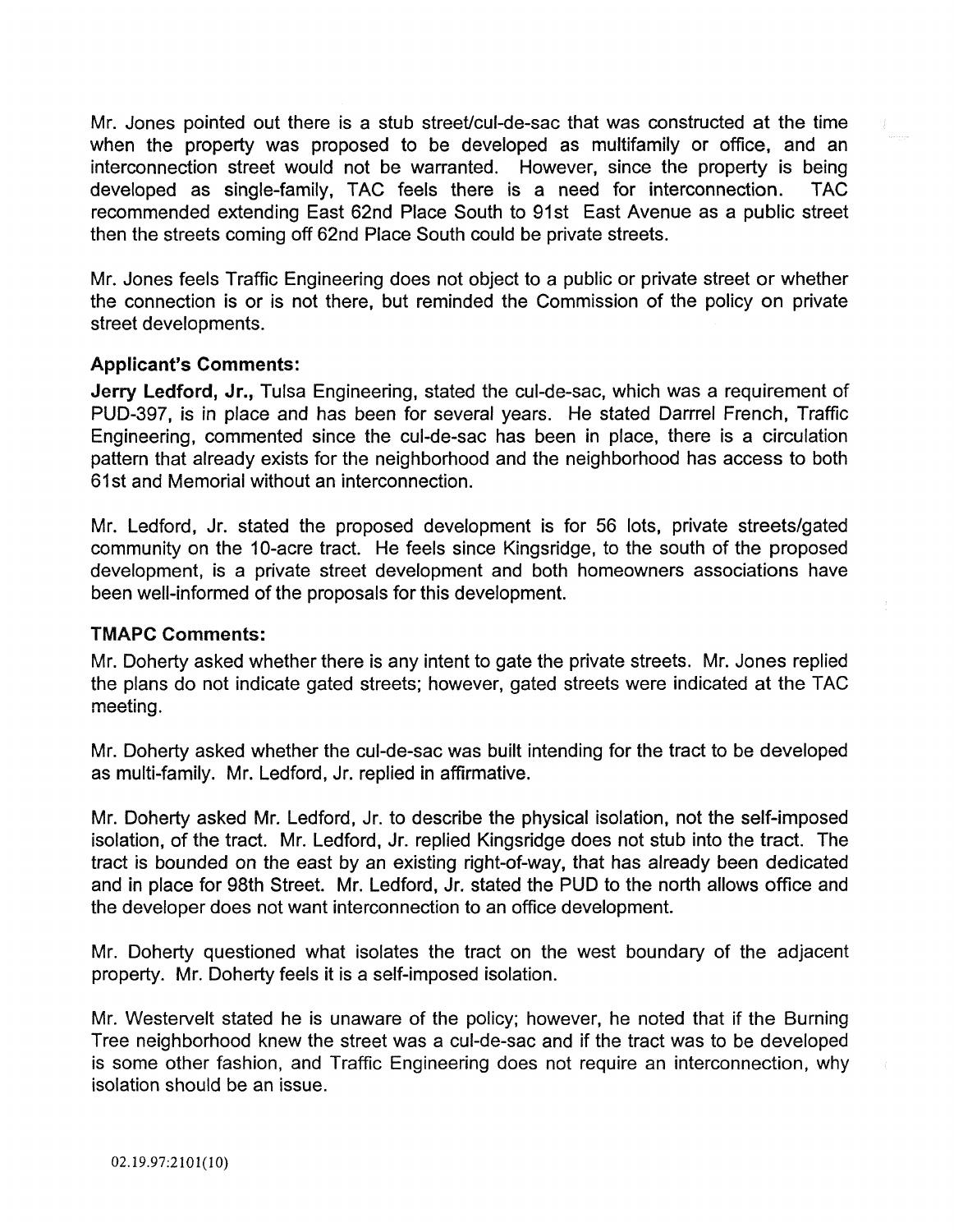Mr. Gardner informed the Commission that by removing the cul-de-sac on the subject tract, it will create a stub street. He feels a stub street would be required to interconnect.

Ms. Pace asked Mr. Ledford, Jr. to clarify the location of the cul-de-sac and proposed location of the hammer-head turnaround. Mr. Ledford, Jr. indicated the location of the culde-sac and the proposed hammer-head on the map and stated the hammer-head will serve the development to the west of the proposed development.

Ms. Pace asked whether a through-street currently existed. Mr. Ledford, Jr. replied the street currently does not interconnect.

Mr. Gardner stated there are several alternatives, including the interconnection street be a public street from Burning Tree to South 91st East Avenue; a public street to the point where the street intersects the private street; leave as is; or allow the cul-de-sac to be removed and construct the hammer-head and eliminate the interconnection altogether.

Ms. Pace stated an area map has not been provided to show whether there are adequate secondary streets to serve the area.

Chairman Carnes feels the cul-de-sac should remain and the design be worked around it. Mr. Ledford, Jr. feels the development could be worked around the cul-de··sac, especially if removing it and constructing the hammer-head would create a problem in regards to interconnecting streets.

Mr. Ledford, Jr. provided an area map which shows East 62nd Street and the accesses to 63rd Place and Memorial.

Mr. Boyle asked whether staff supports leaving the cul-de-sac and proceeding with the development. Mr. Gardner stated the policy specifically addresses stub streets and the cul-de-sac is not addressed in the policy. Mr. Gardner feels if the cul-de-sac is removed, then a stub street would be present and would be required to interconnect.

Mr. Boyle asked what staff supports. Mr. Gardner replied staff supports either bringing 62nd Place through as a public street and having private street off 62nd Place, or just bringing the street through as a public street.

Mr. Boyle questioned the reason to bring the street through. Mr. Gardner replied in accordance with the policy, if it were a stub street, stub streets are designed to be brought through. Also, if single-family uses exist and the proposed development is for singlefamily, he feels there is no reason, except for the fact that the developer desires a private development, to interconnect.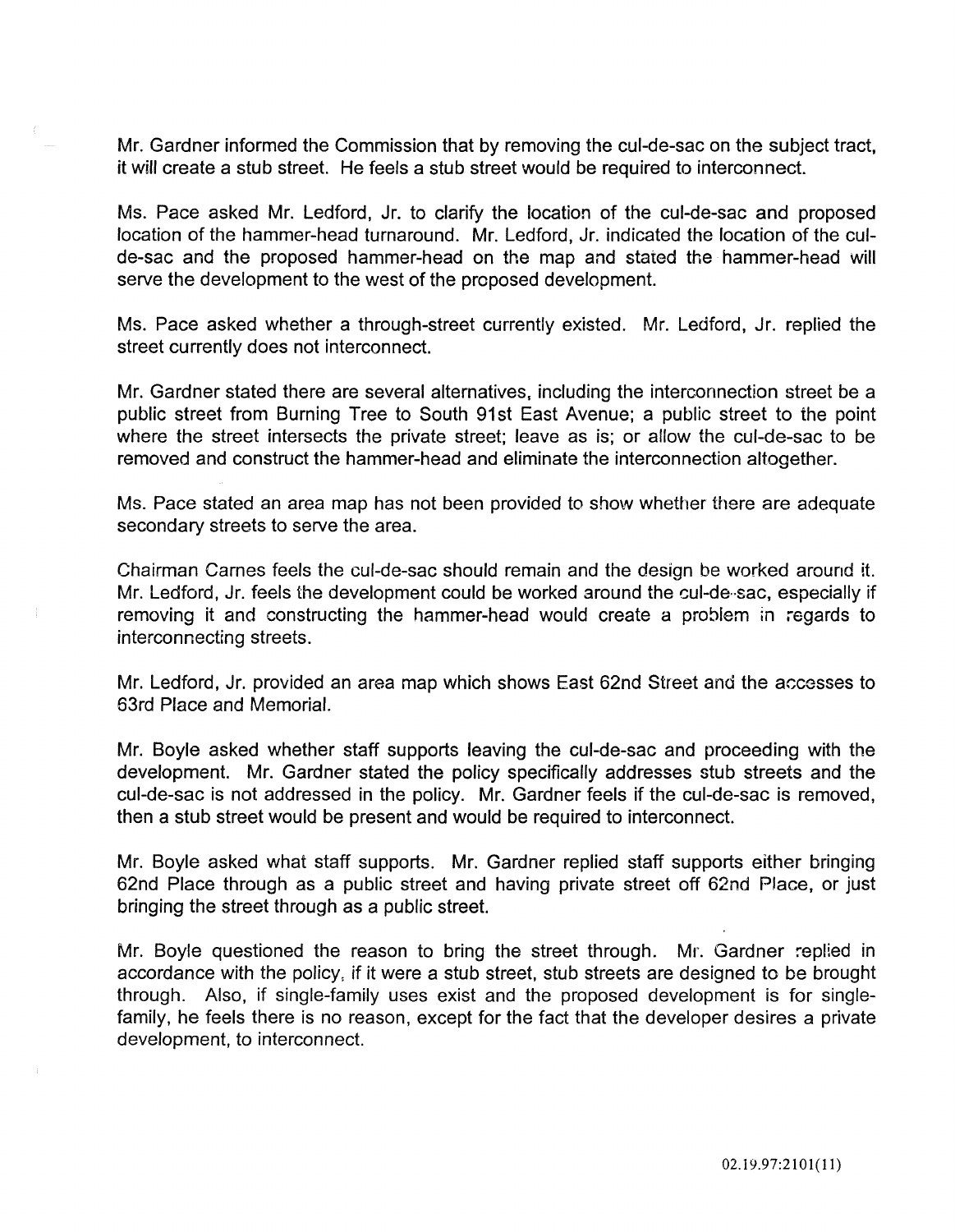Mr. Ledford, Jr. pointed out that the original PUD-397 for Development Area E was approved as single-family, detached RS-3. He stated there is not a change in conditions of the PUD. The cul-de-sac was a requirement of the PUD.

Mr. Horner expressed concern with the policy.

Mr. Doherty stated the policy was established for consistency. He feels to support the request would be violating the policy. However, he feels the real issue is whether or not this tract should be a gated community, whether it fits the standards for a gated community. If the majority of the Commission feels the development meets the requirements of gated community it will not matter if there is a cul-de-sac or a hammerhead.

Ms. Pace feels the policy should be reviewed. She also requested staff to provide a larger map, in relation to the surrounding community and indicate whether the developer is proposing a gated community in the agenda packets.

Mr. Midget asked whether leaving a cul-de-sac would set a precedent. Mr. Gardner replied there is a distinction since it is a cul-de-sac instead of a stub street and would not set a precedent. Mr. Westervelt made the motion to leave the cul-de-sac as a safeguard.

Mr. Boyle stated he does not understand the distinction and problems related to the distinction. Mr. Midget used the Pierre Smith/Lakewood development as an example of the problems with stub streets and interconnection.

After further discussion of the policy on gated communities, the Commission decided to review it. Mr. Jones informed the Commission that staff and Public Works representatives met to discuss and review the policy. Chairman Carnes directed staff to advise the Commission upon completion of the review.

### TMAPC Action; 9 members present:

On MOTION of WESTERVELT, the TMAPC voted 7-1-1 (Boyle, Carnes, Dick, Horner, Midget, Pace, Westervelt "aye"; Doherty "nay"; Ledford "abstaining"; Ballard, Gray "absent ") to APPROVE the Preliminary Plat of The Cottages at Woodland Valley, leaving the cul-de-sac on 62nd Place, not requiring connection of the private streets to 62nd Place and subject to the conditions as recommended by TAC.

\*\*\*\*\*\*\*\*\*\*\*\*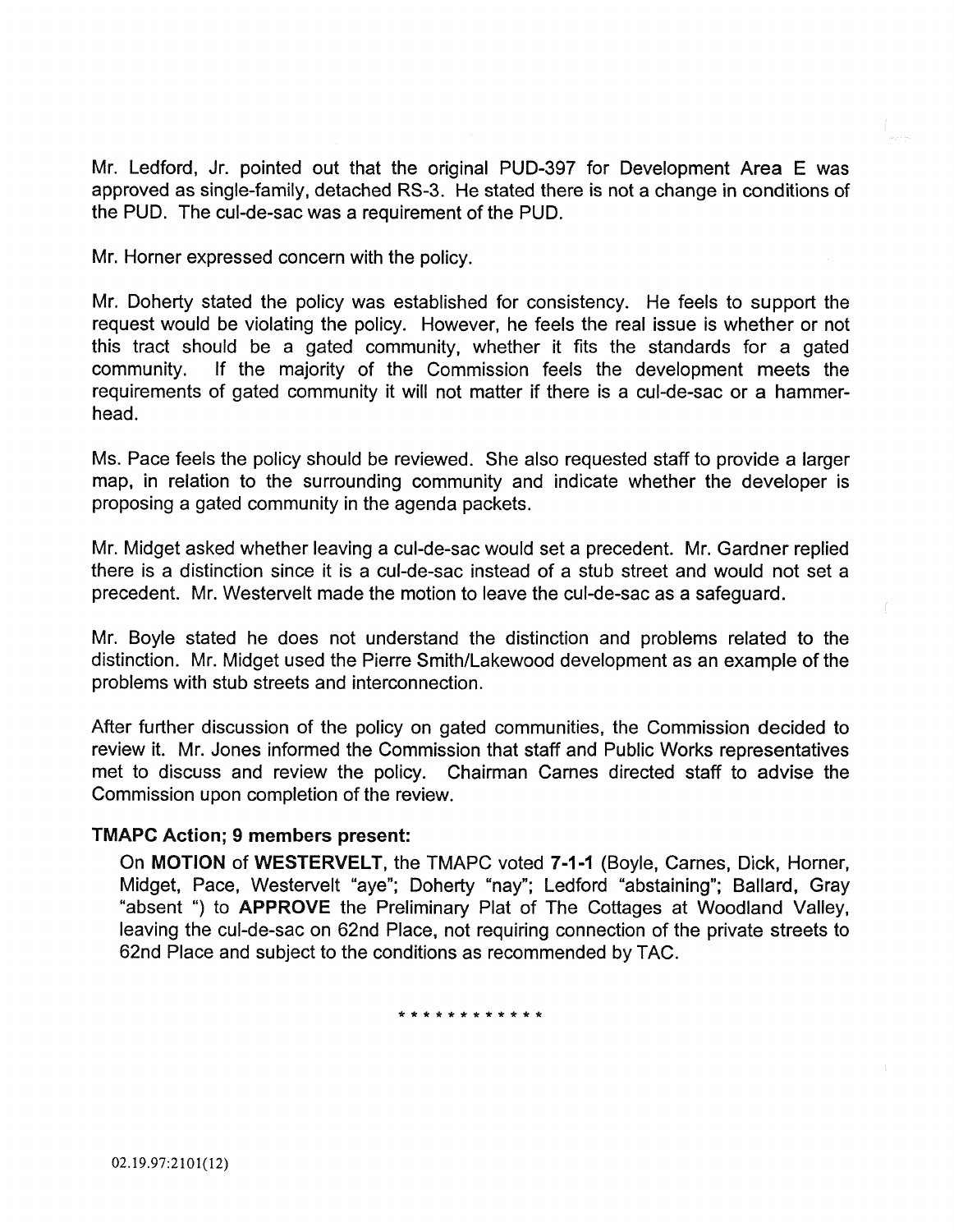# Plat Waiver, Section 213:

### Z-6576 (Valley Bend Subdivision) (783) (PD-18) (CD-2)

East of the southeast corner of East 71st Street and South Rockford Avenue

### TAC Comments:

Jones presented the waiver request with Ken Cox present.

French stated that no access control agreement is required.

Z-6576 rezoned a .46 acre tract from RS-2 to CS. The subject tract contains three existing structures and it is the intention of the owner to utilize the existing structures for commercial sales.

Since no new construction is proposed, the property is less than 2.5 acres in size and contained within an existing subdivision plat, staff can see no benefit to the City with a replat which could not be obtained by separate instrument. Staff is supportive of the plat waiver for the existing buildings.

Staff recommends APPROVAL of the plat waiver for Z-6576, subject to the following conditions:

1. Plat waiver approval is for the existing structures only. Any new construction will again trigger the plat requirement.

2. Grading and/or drainage plan approval by the Department of Public Works in the permit process.

3. Utility extensions and/or easements if needed.

On motion of French, the Technical Advisory Committee voted unanimously to recommend approval of the plat waiver for Z-6576, subject to all conditions listed above.

### TMAPC Action; 8 members present:

On MOTION of MIDGET, the TMAPC voted 8-0-0 (Boyle, Carnes, Dick, Doherty, Ledford, Midget, Pace, Westervelt "aye"; no "nays"; none "abstaining"; Ballard, Gray, Horner "absent ") to APPROVE the Plat Waiver for Z-6576, subject to the conditions as recommended by TAC.

\* \* \* \* \* \* \* \* \* \* \* \*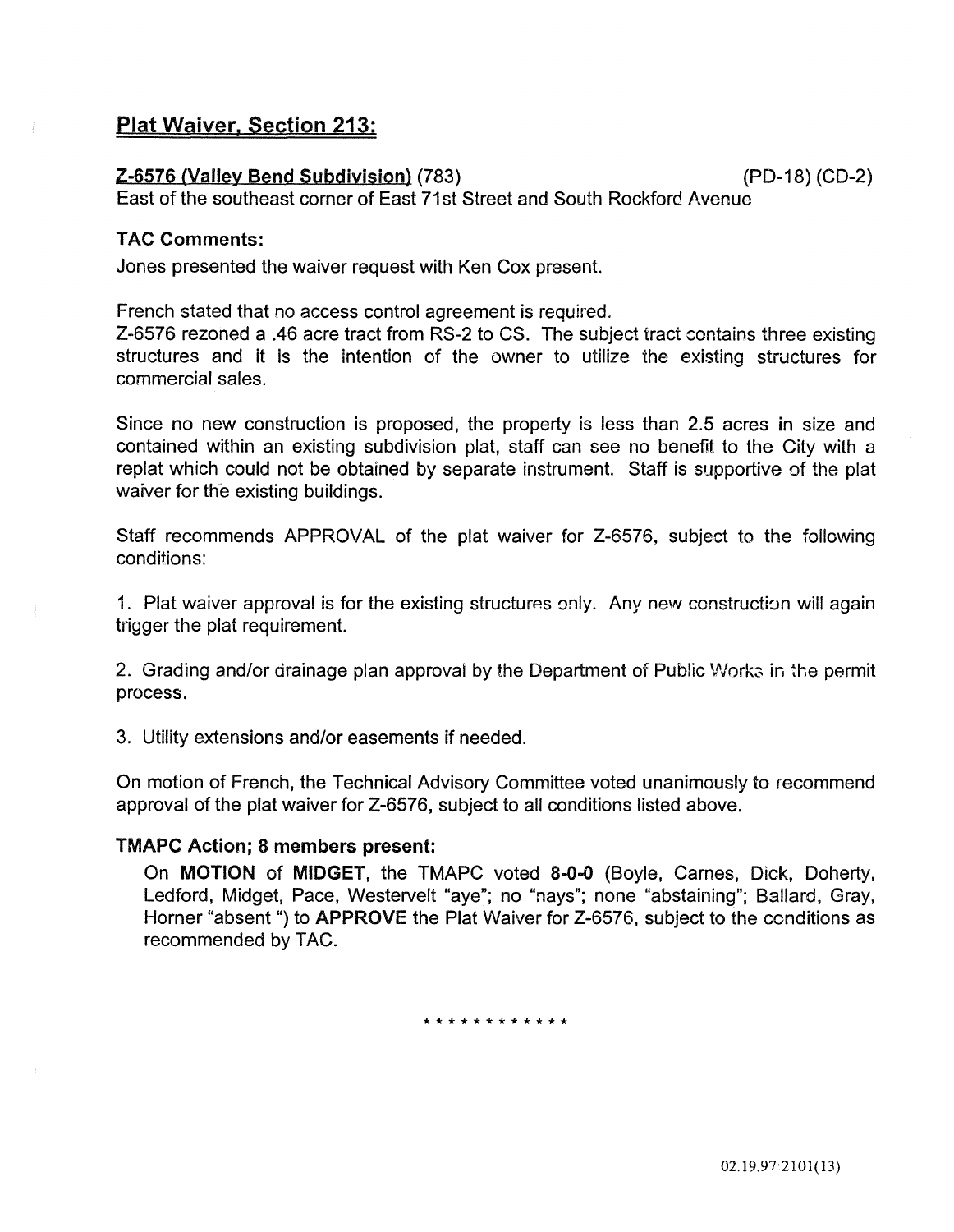### Z-6546 (Unplatted) (594) 12119 East Admiral Place

### TAC Comments:

Jones presented the application with Max Heidenreich present.

French noted that two access points to East Admiral may not be permitted and the easternmost should be redesigned to access North 123rd East Avenue.

Somdecerff stated that in addition to the 10' of right-of-way to be dedicated a 30' radius curve must be dedicated.

French recommended that final access design be approved by Traffic Engineering.

Z-6546 rezoned an approximate 1.6-acre tract at the northwest corner of East Admiral Place and 123rd East Avenue from RS-3 to IL in October, 1996. The applicant is requesting a plat waiver to permit a children's nursery in an existing dwelling on the property. Staff can support the requested plat waiver since no new construction is proposed; however, staff would note that it is subject to this use only.

Staff recommends approval of the plat waiver for Z-6546, subject to the following conditions:

1. Plat waiver approval is **ONLY** for this particular use which is located in the existing structures. Any new use or buildings will again trigger the platting requirement. Staff would also note that this approval for a plat waiver does not guarantee plat waiver approval in the future.

2. Dedication of additional right-of-way for East Admiral Place to meet the Major Street Plan. Atlas 975 indicates 40' of right-of-way is existing and East Admiral Place is designated as a 100' secondary arterial.

3. Grading and/or drainage plan approval by the Department of Public Works in the permit process.

4. Access control agreement, if required by the Department of Public Works (Traffic Engineering).

5. Utility extensions and/or easements if needed.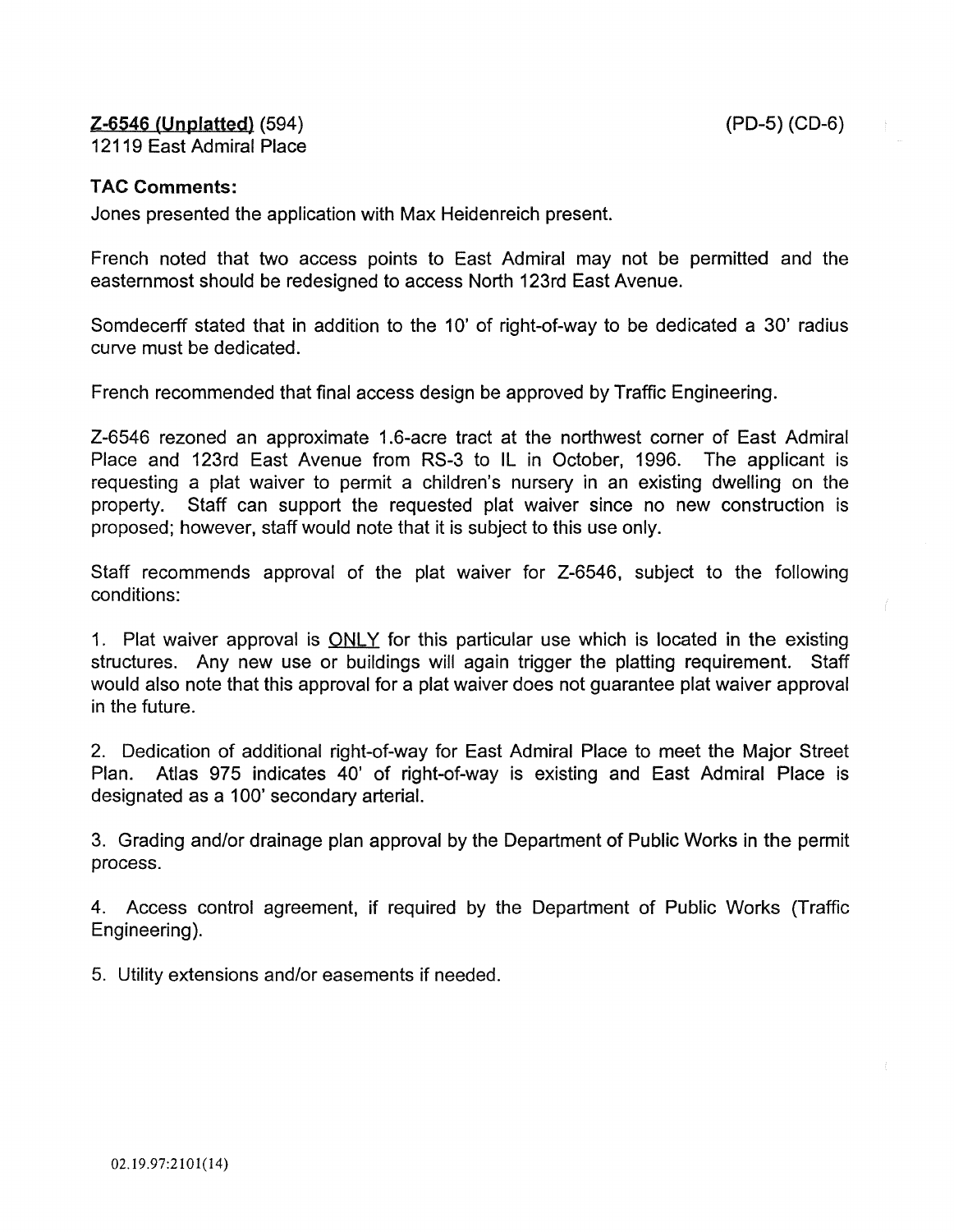On motion of Miller, the Technical Advisory Committee voted unanimously to recommend approval of the plat waiver for Z-6546, subject to all conditions listed above.

### TMAPC Action; 8 members present:

On MOTION of DOHERTY, the TMAPC voted 8-0-0 (Boyle, Carnes, Dick, Doherty, Ledford, Midget, Pace, Westervelt "aye"; no "nays"; none "abstaining"; Ballard, Gray, Horner "absent ") to APPROVE the Plat Waiver for Z-6546, subject to the conditions as recommended by TAC.

\* \* \* \* \* \* \* \* \* \* \* \*

### Plat Waiver Items BOA-17633 and BOA-17634 were heard simultaneously.

BOA-17633 and BOA 17634 (Highlands 2nd Addition) (593) Northeast corner of East 5th Place and South Atlanta Avenue (PD-4) (CD-4)

#### **TAC Comments:**

Jones presented the application with Ted Sack, Greg Warren and other representatives present.

Considerable discussion was given in regards to vacating the streets and having the utilities retain an easement to cover existing lines and new service. Seck stated that new easements would be permitted via the franchise agreement with the City of Tulsa.

French recommended that the street closure be subject to Traffic Engineering review of curb and barrier locations. They may be shown on the drainage pian or demolition plat or other document.

These two Board of Adjustment applications were filed by the City of Tulsa, Urban Development Department and propose to redevelop an area for both public school and park use. The applications will be heard by the Board of Adjustment at the February 11th meeting and if approved, the property will be subject to the platting requirement

Since the property is located within an existing subdivision plat, staff can see no benefit to the City with a replat. All requirements could be met by the filing of separate documents.

Staff recommends approval of the plat waiver for BOA-17633 and BOA-17634, subject to the following conditions:

1. Grading and/or drainage plan approval by the Department of Public Works in the permit process.

2. Utility extensions or easements are required by utility companies.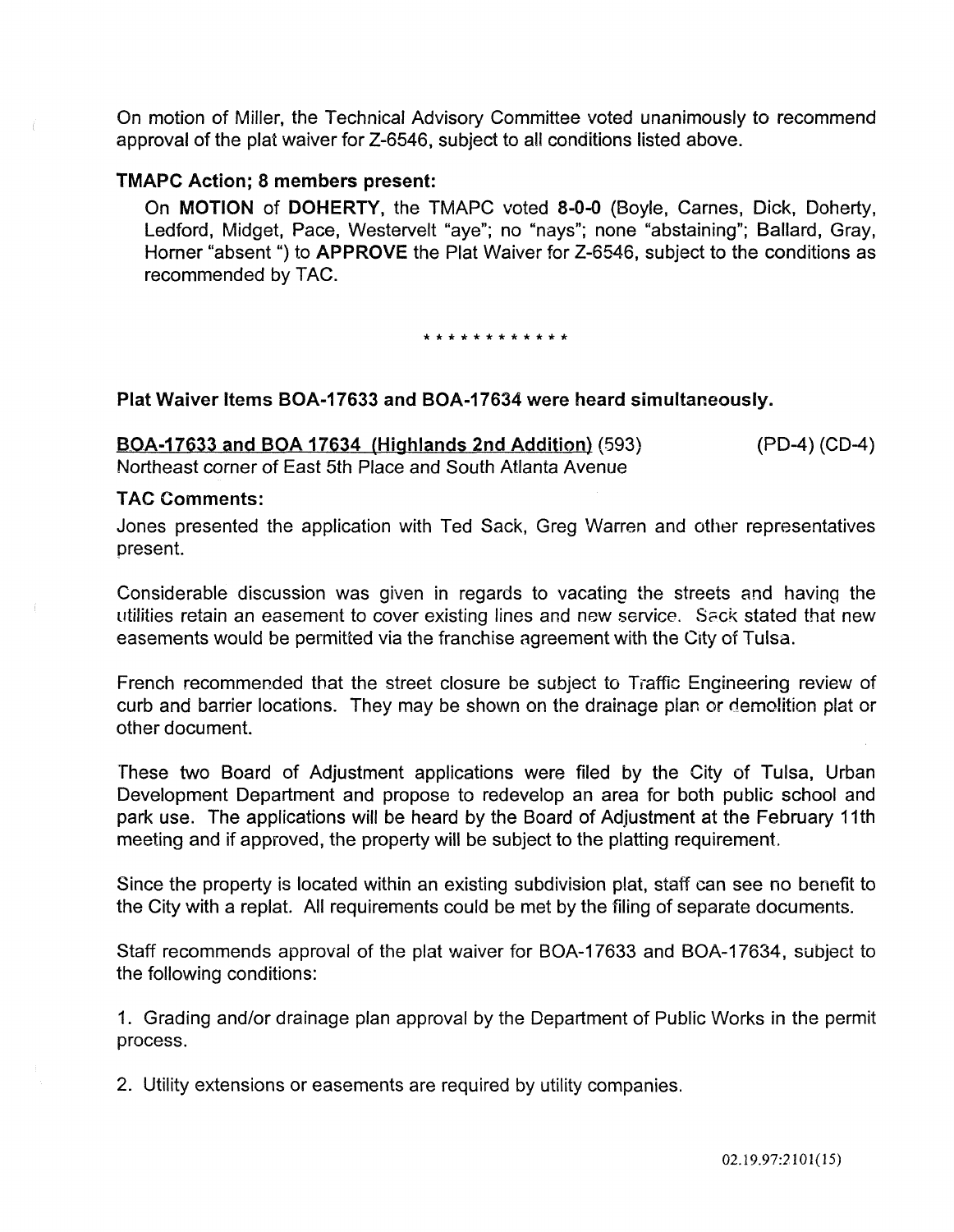3. Vacate the underlying streets in accordance with accepted legal procedures (not a condition of approval only advisory).

### TMAPC Action; 8 members present:

On MOTION of MIDGET, the TMAPC voted 8-0-0 (Boyle, Carnes, Dick, Doherty, Ledford, Midget, Pace, Westervelt "aye"; no "nays"; none "abstaining"; Ballard, Gray, Horner "absent ") to APPROVE the Plat Waiver for BOA-17633 and BOA-17634, subject to the conditions as recommended by TAC.

\*\*\*\*\*\*\*\*\*\*\*\*

# Final Approval:

Sonic Park (1583) (PD-18B) (CD-8)

East of the northeast corner of East 91 st Street South and South Yale Avenue

### Staff Comments:

Mr. Jones stated this is a one-lot, one-block, commercial subdivision plat. He stated everything is in order and all release letters have been received. He stated approval should be subject to the final language of the Deed of Dedication and Restrictive Covenants by Legal.

### TMAPC Action; 8 members present:

On MOTION of BOYLE, the TMAPC voted 8-0-0 (Boyle, Carnes, Dick, Doherty, Ledford, Midget, Pace, Westervelt "aye"; no "nays"; none "abstaining"; Ballard, Gray, Horner "absent ") to APPROVE the Final Plat for Sonic Park, subject to the final language of the Deed of Dedication and Restrictive Covenants being approved by City Legal Department.

### \*\*\*\*\*\*\*\*\*\*\*\*

# Lot-Splits for Waiver of the Subdivision Regulations:

**L-18397 (Unplatted)** (1094) 1535 South 145th East Avenue

### TAC Comments:

Jones presented the request with Bert Vanderpool present.

02.19.97:210 1(16)

(PD-17) (CD-6)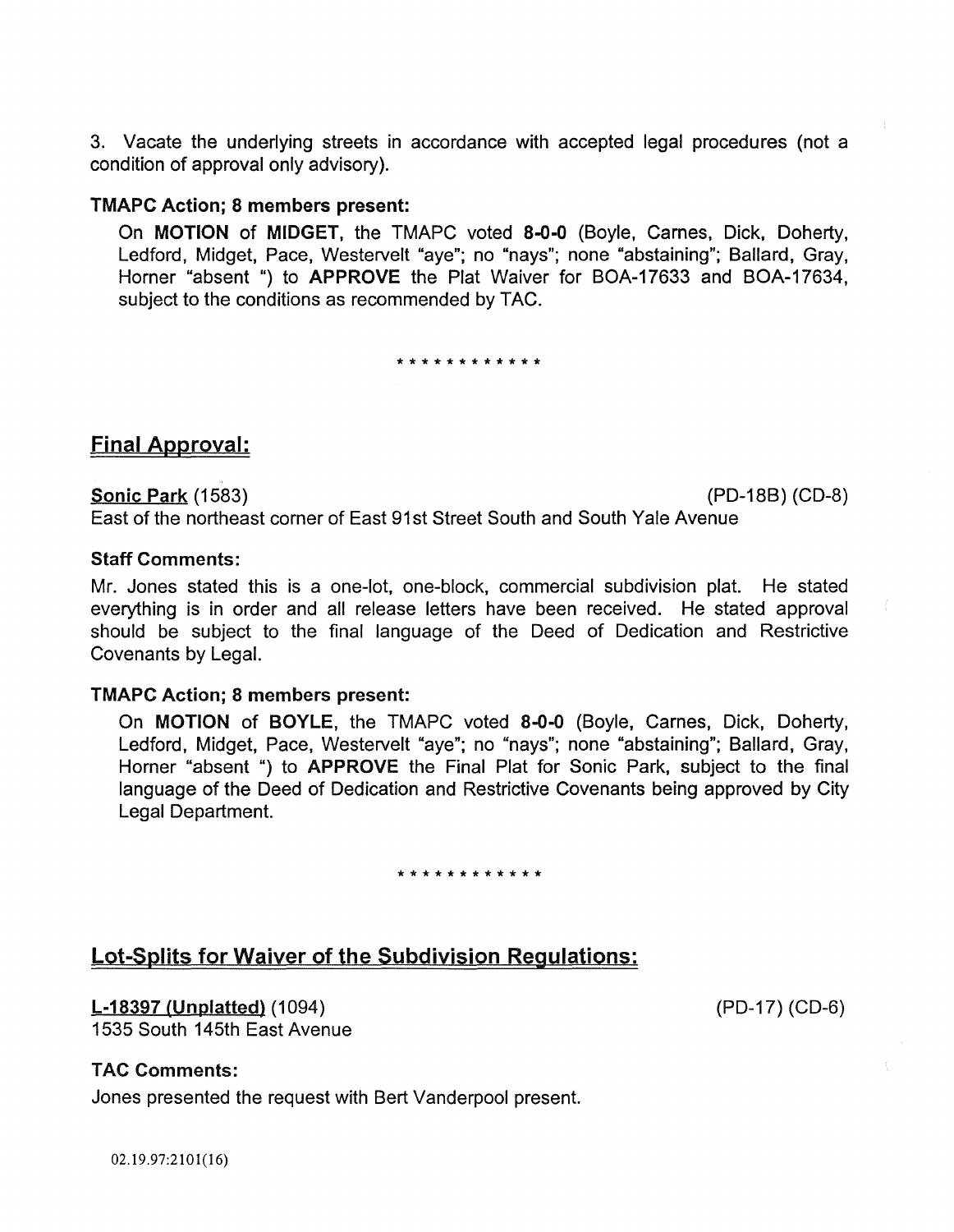After discussion with applicant, the TAC could find no reason why the right-of-way could not be dedicated.

French pointed out that other properties in the area have dedicated the required amount. French also thought it is important to point out the TMAPC that good planning practices would not permit residential development occur which wouid have direct access to a primary arterial. Rather, the development should provide access to a collector or minor residential street.

The TAC did not have a concern with the more-than-three-side-lot issue.

This is a request to split a five acre parcel into two tracts. Tract 1 will have approximately 300 feet of frontage along South 145th East Avenue and Tract 2 will have 30 feet. Each new lot will have the minimum bulk and area requirements for the RS-3 zoning district. However, due to the configuration of the lots, Tract 2 will have more than three side-iot lines. Both lots would be on septic systems and Tract 2 is partially in a 100-year floodplain area.

The applicant requests the following.

1. Waiver of the subdivision regulations for a lot containing more than three side-lot lines.

2. Waiver of the dedication of 60 feet right-of-way, as required by the Major Street and Highway Plan. The applicant's house is 85 feet from the centertine of 145th East Avenue, therefore they are requesting the right-of-way requirements be less than 50 feet.

On motion of Miller, the Technical Advisory Committee voted unanimously to deny the waiver request not to dedicate the right-of-way and approve the request to permit a lot with more than three side-lot lines.

#### Staff Comments:

Mr. Jones pointed out the issue on dedication of right-of-way has been resolved. The applicant has agreed to dedicate the additional right-of-way. He feels it is a great concession on the applicant's part for the City. Therefore, the only issue is the more-thanthree-side-lot lines for a residential tract.

Mr. Jones pointed out this type of configuration will increase the number of residential driveways onto an arterial street. From a planning standpoint, access onto an arterial street is from a collector street, with minor residential streets feeding onto the collector street.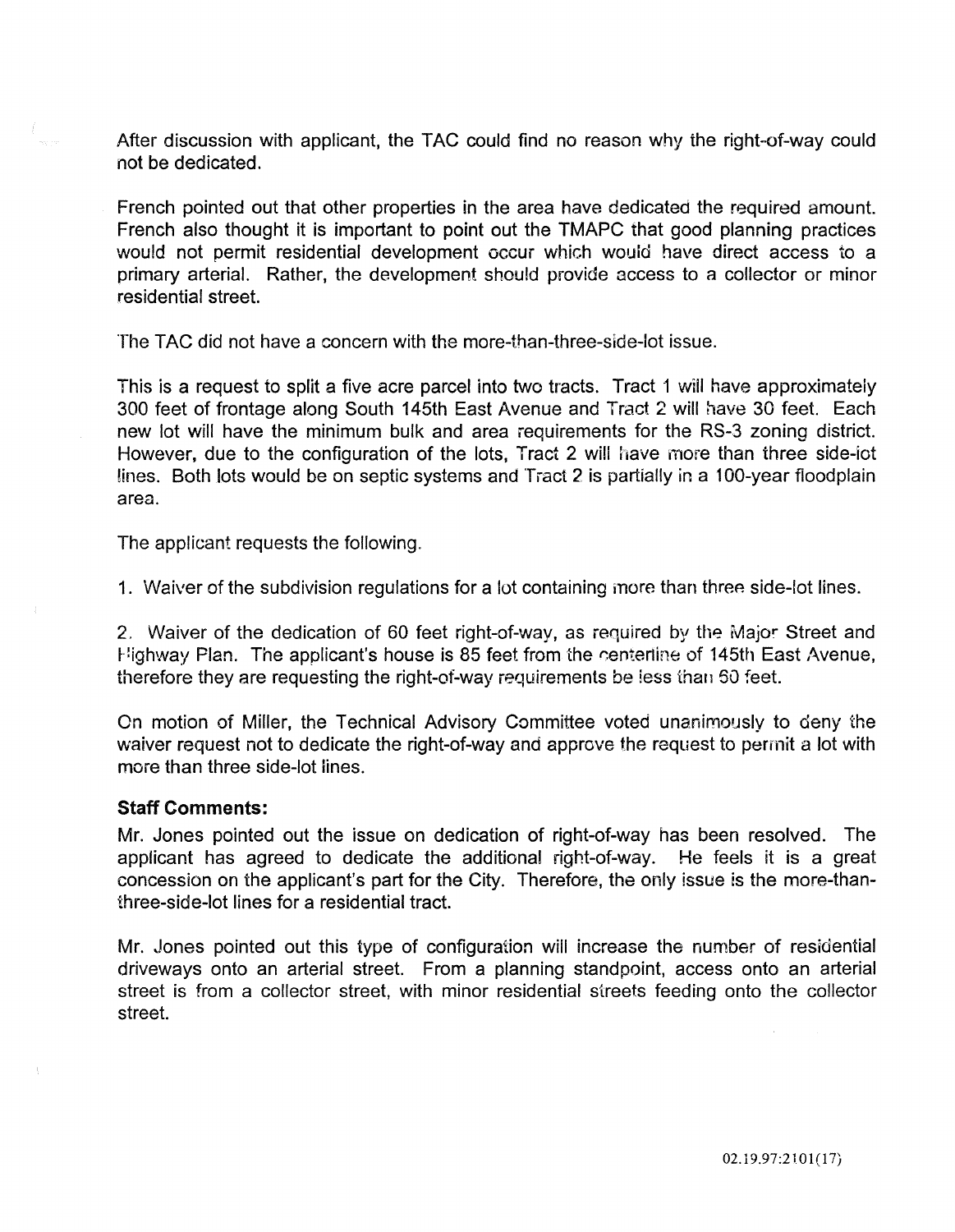The applicant was asked whether he could redesign his plan to have a driveway along the north side to serve both lots. The applicant informed staff the existing driveway is on the south side of the tract which would allow the joint driveway.

### TMAPC Action; 8 members present:

On MOTION of DOHERTY, the TMAPC voted 8-0-0 (Boyle, Carnes, Dick, Doherty, Ledford, Midget, Pace, Westervelt "aye"; no "nays"; none "abstaining"; Ballard, Gray, Horner "absent ") to **APPROVE** Lot-split L-18397, waiving the Subdivision Regulations to allow a residential lot to contain more than three side-lot lines and noting there are physical factors in the drainage that preclude access to the east to a collector street.

\*\*\*\*\*\*\*\*\*\*\*\*

# ZONING PUBLIC HEARING:

(PD-10) (CD-4)

Application No.: PUD-413-B-2 Applicant: Dick Zoutendy Location: 2316 West Cameron (Minor Amendment to permit an additional sign.)

### Staff Comments:

Mr. Stump stated the request is to add a ground sign that will be placed adjacent to the expressway right-of-way to advertise the motel on the lot. Staff requested additional information and did not receive the information until yesterday.

Mr. Stump stated upon examination of the information there appears to be a discrepancy in the amount of display surface area. Also, consideration needs to be given to the location of the sign to avoid being seen by the residential area to the east and restricting the sign from blocking the existing Braums/QuikTrip sign to the west. Therefore, staff requests a one-week continuance.

### TMAPC Action; 8 members present:

On MOTION of MIDGET, the TMAPC voted 8-0-0 (Boyle, Carnes, Dick, Doherty, Ledford, Midget, Pace, Westervelt "aye"; no "nays"; none "abstaining"; Ballard, Gray, Horner "absent ") to CONTINUE the Zoning Public Hearing for PUD-413-B-2 to February 26, 1997, as requested by staff.

\* \* \* \* \* \* \* \* \* \* \* \*